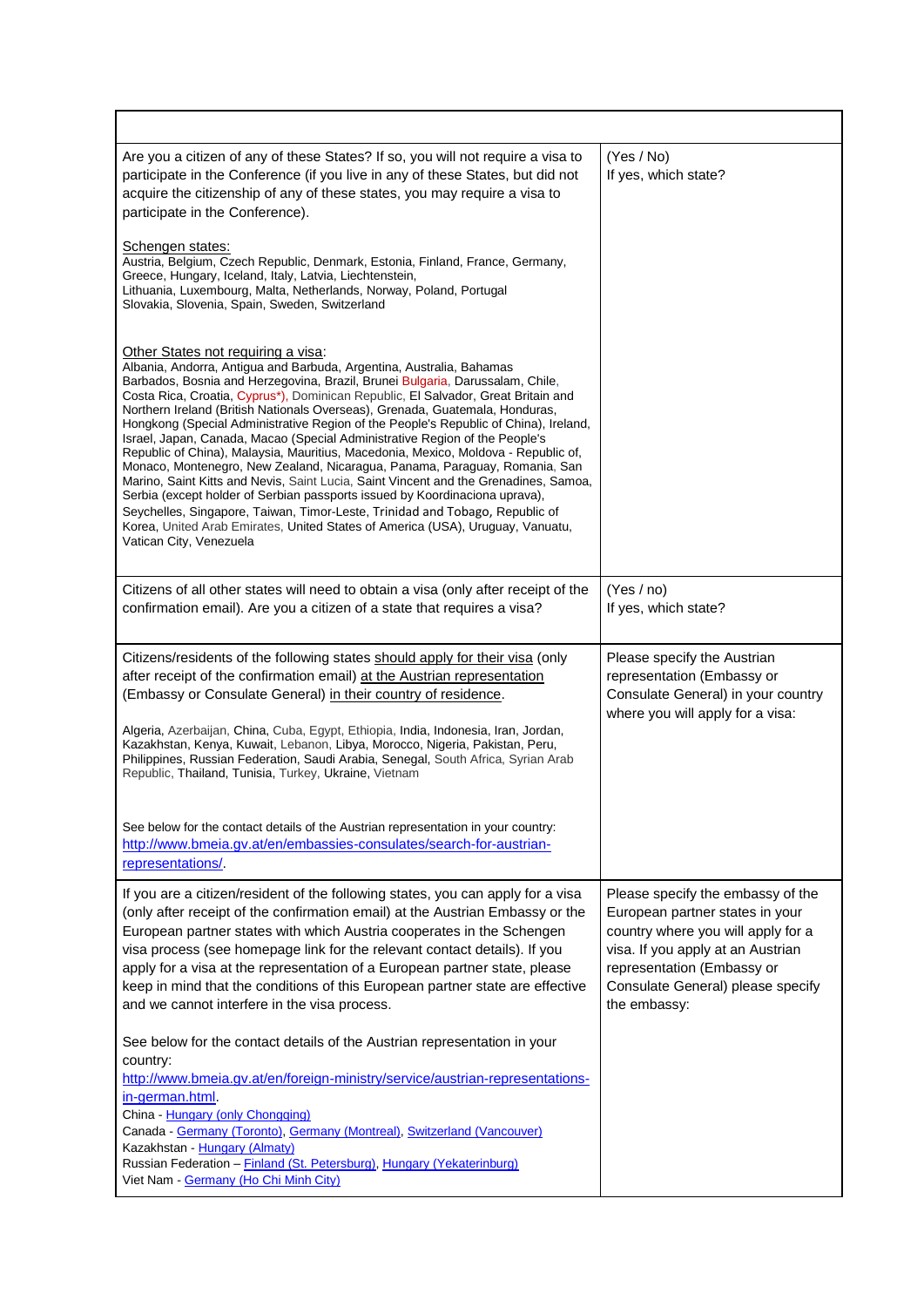If you are a citizen/resident of the following states, you will not find an Austrian representation in your country. You can apply for a visa (only after receipt of the confirmation email) at the European partner states with which Austria cooperates in the Schengen visa process (see homepage link for the relevant contact details). If you apply for a visa at the representation of a European partner state, please keep in mind that the conditions of this European partner state are effective and we cannot interfere in the visa process. If you decide to apply for a visa (only after receipt of the confirmation email) at an Austrian representation (Embassy or Consulate General) you need to find the Austrian representation responsible for your country: [http://www.bmeia.gv.at/en/embassies-consulates/search-for](http://www.bmeia.gv.at/en/embassies-consulates/search-for-austrian-representations/)[austrian-representations/](http://www.bmeia.gv.at/en/embassies-consulates/search-for-austrian-representations/)

Andorre - [Spain](http://www.exteriores.gob.es/Embajadas/Andorra/en/Pages/inicio.aspx) Angola - [Portugal,](http://www.embaixadadeportugal-luanda.com.pt/)  Armenia- Germany, Bahrain [France](http://www.ambafrance-bh.org/) Bangladesh- [France](http://www.ambafrance-bd.org/) Belarus - [Germany](http://www.minsk.diplo.de/) Benin - [France](http://www.ambafrance-bj.org/) Bolivia - [Spain](http://www.exteriores.gob.es/Embajadas/LaPaz/es/Paginas/inicio.aspx) Botswana - [Germany](http://www.gaborone.diplo.de/) Burkina-Faso - [France](http://www.ambafrance-bf.org/) Burundi - [Belgium](http://www.diplomatie.be/bujumbura) Cabo Verde - [Portugal](http://www.secomunidades.pt/web/praia) Cambodia - [Germany](http://www.phnom-penh.diplo.de/) Cameroon - [Belgium](http://www.diplomatie.be/yaounde) Central African Republic - [France](http://lannuaire.service-public.fr/services_nationaux/ambassade-ou-mission-diplomatique_172205.html) Chad - [France](http://www.ambafrance-td.org/) Colombia - [Switzerland](http://www.eda.admin.ch/bogota) Comoros - [France](http://www.ambafrance-km.org/) Congo (Brazzaville) - [France](http://www.ambafrance-cg.org/) Congo - Democratic Republic of the Congo - [Belgium](http://www.diplomatie.be/kinshasafr/) Costa Rica - [Spain](http://www.exteriores.gob.es/Embajadas/SANJOSEDECOSTARICA/en/Pages/inicio.aspx) Côte d'Ivoire - [Belgium](http://www.diplomatie.be/abidjan) Djibouti - [France](http://www.ambafrance-dj.org/) Ecuador - [Germany](http://www.quito.diplo.de/) El Salvador - [Spain](http://www.maec.es/subwebs/Embajadas/SanSalvador/es/home/Paginas/home_sansalvador.aspx) Equatorial Guinea- [Spain](http://www.exteriores.gob.es/Embajadas/Malabo/en/Pages/inicio.aspx) Fiji - [France](http://www.ambafrance-fj.org/) Gabon - [France](http://ambafrance-ga.org/) Georgia - [Switzerland](http://www.eda.admin.ch/tbilisi) Ghana - [Netherlands](http://ghana.nlembassy.org/) Guinea - [France](http://www.ambafrance-gn.org/) Guinea-Bissau - [Portugal](http://www.secomunidades.pt/web/bissau) Haiti - [France](http://www.ambafrance-ht.org/) Honduras - [Spain](http://www.exteriores.gob.es/Embajadas/Tegucigalpa/es/Paginas/inicio.aspx) Iceland - [Germany](http://www.reykjavik.diplo.de/) Jamaica - [Spain](http://www.exteriores.gob.es/Embajadas/KINGSTON/en/Pages/inicio.aspx) Korea (North) - Democratic People's Republic of Korea - [Germany](http://www.auswaertiges-amt.de/diplo/de/Laenderinformationen/01-Laender/DeutscheAVen/Korea_28DemokratischeVolksrepublik_2CNordkorea_29/DeutscheVertretungen.html) Kosovo - [Switzerland](http://www.eda.admin.ch/pristina) Kyrgyzstan **[Germany](http://www.bischkek.diplo.de/)** Lao People's Democratic Republic - [Germany](http://www.vientiane.diplo.de/) Macau - [Portugal](http://www.secomunidades.pt/web/macau) Madagascar - [France](http://www.ambafrance-mada.org/) Malawi - [Norway](http://www.norway.mw/Embassy/) Mali - [France](http://www.ambafrance-ml.org/) Mauretania - [Spain](http://www.exteriores.gob.es/Embajadas/NOUAKCHOTT/es/Paginas/inicio.aspx) Mauritius – [France](http://www.ambafrance-mu.org/) Moldova - [Hungary](http://www.cac.md/) Monaco – [France](http://www.ambafrance-mc.org/) Mongolia [Germany](http://www.ulan-bator.diplo.de/) Montenegro - [Slovenia](http://podgorica.embassy.si/) Mozambique - [Netherlands](http://mozambique.nlembassy.org/) Myanmar - [Germany](http://www.rangun.diplo.de/) Namibia - [Germany](http://www.windhuk.diplo.de/) Nepal - [Germany](http://www.kathmandu.diplo.de/) New Zealand - [Germany](http://www.wellington.diplo.de/) Nicaragua - [Spain](http://www.exteriores.gob.es/Embajadas/Managua/es/Paginas/inicio.aspx) Niger - [France](http://www.ambafrance-ne.org/) Oman - [Spain](http://www.exteriores.gob.es/Embajadas/MASCATE/en/VivirEn/Pages/inicio.aspx) Panama - [Spain](http://www.exteriores.gob.es/Embajadas/Panama/es/Paginas/inicio.aspx)

Please specify the embassy of the European partner states in your country where you will apply for a visa. If you apply at an Austrian representation (Embassy or Consulate General) please specify the embassy: